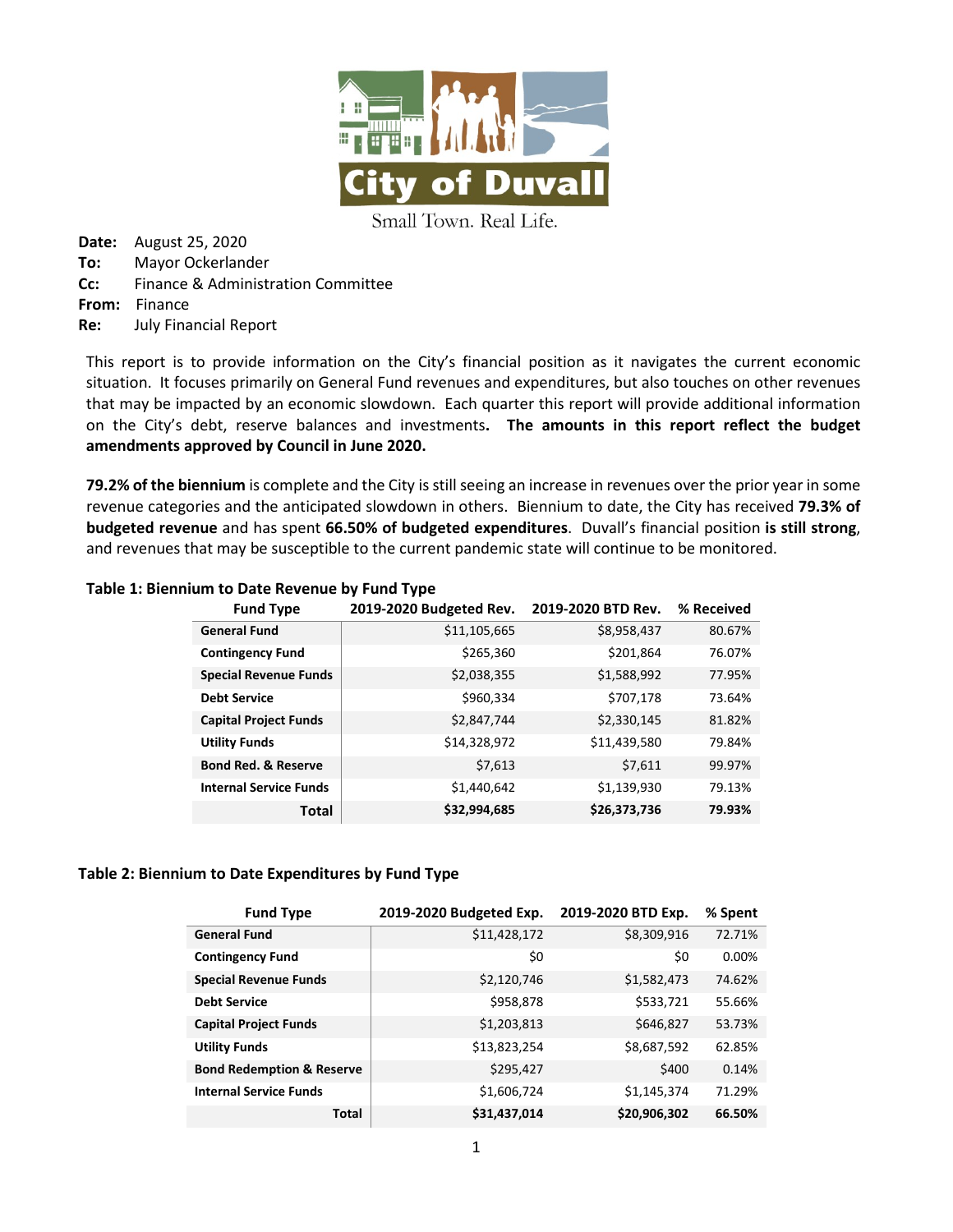### **General Fund Revenues**

The City receives 72% of its General Fund revenues from **taxes**. As of the end of July 2020, 80.4% of budgeted tax revenue had been received.

**Property tax** is the General Fund's largest and most reliable source of revenue. Most property tax payments are made in April/May or October/November. Due to the COVID-19 outbreak, King County extended the May 30<sup>th</sup> property tax deadline to June 1<sup>st</sup> for those who pay the County directly, rather than through their mortgage. By the end of July 2020, the City had received 75.6% of its property tax levy.

| <b>General Fund Tax Revenue</b>   |               |             |             |           |                |                |              |
|-----------------------------------|---------------|-------------|-------------|-----------|----------------|----------------|--------------|
|                                   | Amended       |             |             | %         |                |                |              |
|                                   | <b>Budget</b> | Actual      | Remaining   | Collected | Thru July 2019 | Thru July 2020 | $%$ $\Delta$ |
| Property Taxes - Levy Lid Lift    | \$738,080     | \$556,393   | \$181,687   | 75.4%     | \$184,520      | \$188,446      | 2%           |
| Real & Personal Property Taxes    | \$2,451,561   | \$1,855,798 | \$595,763   | 75.7%     | \$593,680      | \$652,848      | 10%          |
| <b>Total GF Property Tax</b>      | \$3,189,641   | \$2,412,191 | \$777,450   | 75.6%     | \$778,200      | \$841,294      | 8%           |
|                                   |               |             |             |           |                |                |              |
| Local Retail Sales & Use Taxes    | \$2,049,950   | \$1,769,253 | \$280,697   | 86.3%     | \$601,738      | \$634,833      | 5%           |
| Affordable Housing Sales Tax      | \$0           | \$806       |             |           | \$0            | \$806          |              |
| Sales Tax-Crim Justice-LOCAL      | \$399,930     | \$367,237   | \$32,693    | 91.8%     | \$134,008      | \$126,954      | $-5%$        |
| <b>Business Tax - Electricity</b> | \$555,000     | \$436,066   | \$118,934   | 78.6%     | \$169,546      | \$167,295      | $-1%$        |
| Interfund Utility Tax - Water     | \$403,000     | \$283,137   | \$119,863   | 70.3%     | \$105,388      | \$87,436       | $-17%$       |
| <b>Business Tax - Natural Gas</b> | \$231,000     | \$210,506   | \$20,494    | 91.1%     | \$84,048       | \$95,587       | 14%          |
| Interfund Utility Tax - Sewer     | \$494,000     | \$381,364   | \$112,636   | 77.2%     | \$145,972      | \$129,796      | $-11%$       |
| <b>Business Tax - Garbage</b>     | \$205,000     | \$194,430   | \$10,570    | 94.8%     | \$67,632       | \$79,950       | 18%          |
| <b>Business Tax - TV Cable</b>    | \$120,000     | \$94,268    | \$25,732    | 78.6%     | \$27,331       | \$34,358       | 26%          |
| <b>Business Tax - Telephone</b>   | \$210,000     | \$162,160   | \$47,840    | 77.2%     | \$64,049       | \$57,593       | $-10%$       |
| Interfund Utility Tax - Storm     | \$153,500     | \$117,973   | \$35,527    | 76.9%     | \$45,136       | \$40,256       | $-11%$       |
| <b>Gambling Tax</b>               | \$18,400      | \$24,858    | -\$6,458    | 135.1%    | \$2,329        | \$12,840       | 451%         |
| Leasehold Excise Tax              | \$1,400       | \$974       | \$426       | 69.6%     | \$342          | \$280          | $-18%$       |
| Total GF Tax w/o Property Tax     | \$4,841,180   | \$4,043,034 | \$798,952   | 83.5%     | \$1,447,521    | \$1,467,985    | 1%           |
| <b>Total GF Tax Revenue</b>       | \$8,030,821   | \$6,455,225 | \$1,576,402 | 80.4%     | \$2,225,720    | \$2,309,279    | 4%           |

The General Fund's second largest source of revenue is **utility tax.** Revenue from utility tax is generally stable, but taxes on natural gas, electricity and water are affected by weather. Biennium to date, the City has collected 79.27%, or \$1,879,905 of budgeted utility tax**.**

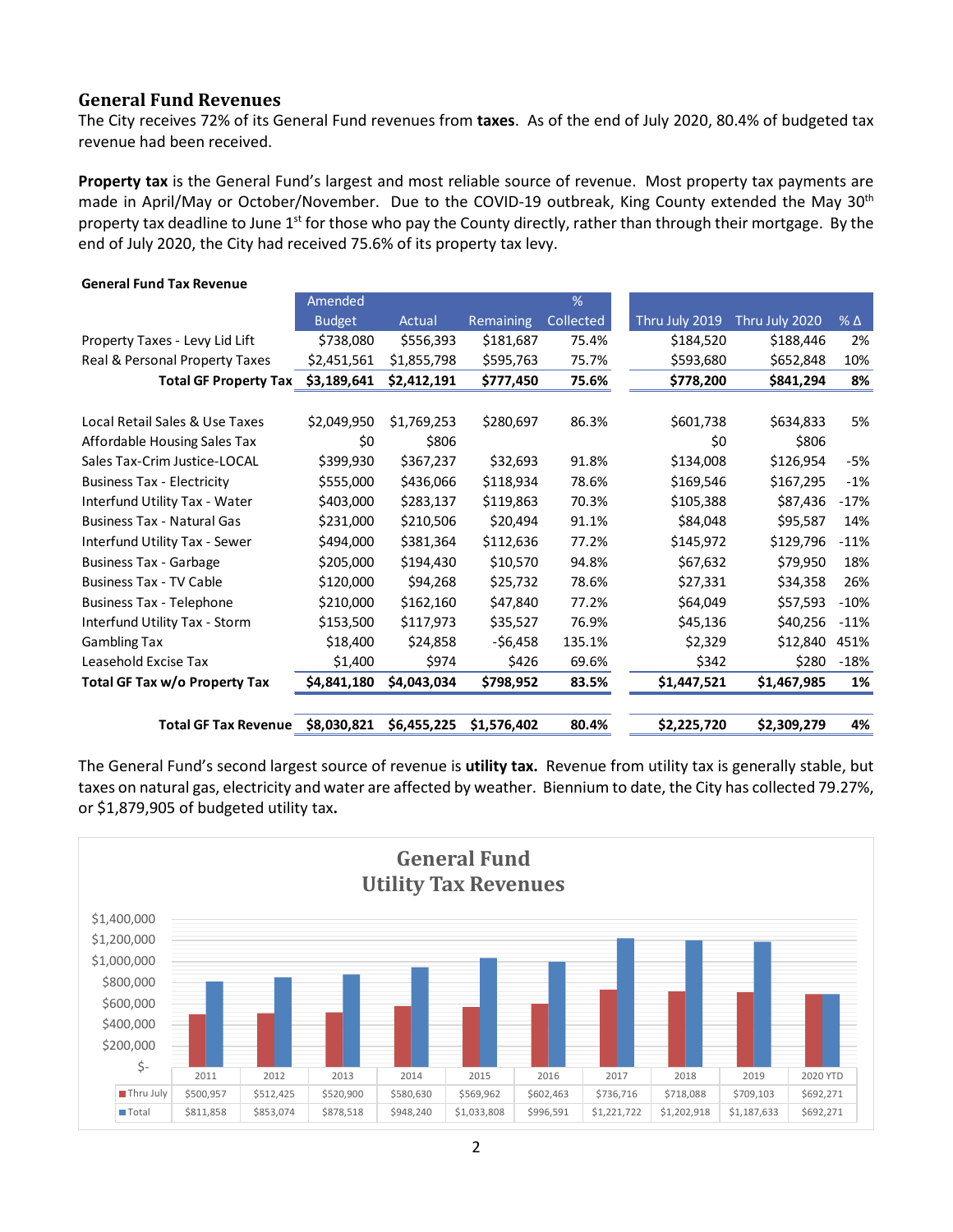**Sales tax** is the General Fund's third largest source of revenue. The City receives sales tax revenue two months after it is collected by businesses, so July receipts were from sales incurred in May, prior to King County entering Phase 1 of re-opening. Surprisingly, sales tax received in July 2020 was 13.7%, or \$13,600, higher than same month in 2019. Year to date, the City has collected 5.5% more in sales tax than in the same time period in 2019. The City is still **on target to meet its biennial sales tax revenue forecast.**



The City's largest source of sales tax revenue comes from **retail trade,** which increased by 56.2%, or \$18,500, in July, compared to the same month in 2019, and is up 25.2% year to date. **Construction**, the City's second largest source of sales tax, decreased by 30.7% over the same month in the prior year, which is less than the 40.9% decrease in June, and is down 11.9% year to date. **Accommodation and food services**, which includes restaurants and bars, is the third largest source of sales tax revenue in the City, showed a decrease of 9.2% over the same period in the prior year, an improvement over the 15.6% decrease in June, and is down 11.8% year to date. The amounts in the table below do not have the administrative fee charged by the Department of Revenue removed.

| 2020 Jan - July vs. 2019 Jan - July 2020 Sales Tax by NAICS Category |  |  |  |
|----------------------------------------------------------------------|--|--|--|
|                                                                      |  |  |  |

|                                               |                |                    | <b>Thru July</b> |    |          |          |
|-----------------------------------------------|----------------|--------------------|------------------|----|----------|----------|
| NAICS_Code_Name                               | Thru July 2019 |                    | 2020             |    | Δ        | Δ%       |
| <b>Retail Trade</b>                           | \$<br>210,564  | \$                 | 263,565          | \$ | 53,001   | 25.2%    |
| Construction                                  | \$<br>151,636  | \$                 | 133,633          | \$ | (18,003) | $-11.9%$ |
| <b>Accommodation &amp; Food Services</b>      | \$<br>66,904   | \$                 | 58,991           | \$ | (7, 913) | $-11.8%$ |
| Admin & Support of Waste Mgmt & Remedial Svcs | \$<br>38.448   | Ś.                 | 51,657           | \$ | 13.209   | 34.4%    |
| Information/Communication                     | \$<br>25,259   | \$                 | 29,504           | \$ | 4,245    | 16.8%    |
| <b>Wholesale Trade</b>                        | \$<br>25,762   | \$                 | 25,326           | \$ | (436)    | $-1.7%$  |
| Other Services (except Public Administration) | \$<br>18,465   | \$                 | 15,720           | \$ | (2,745)  | $-14.9%$ |
| Professional, Scientific, & Technical Svcs    | \$<br>12,559   | \$                 | 14,391           | \$ | 1,832    | 14.6%    |
| Manufacturing                                 | \$<br>16,075   | \$                 | 11,868           | \$ | (4,207)  | $-26.2%$ |
| Real Estate & Rental & Leasing                | \$<br>7,676    | \$                 | 8,435            | \$ | 759      | 9.9%     |
| <b>Miscellaneous</b>                          | \$<br>12,056   | \$                 | 8,278            | \$ | (3,778)  | $-31.3%$ |
| Finance                                       | \$<br>8,400    | \$                 | 8,095            | \$ | (305)    | $-3.6%$  |
| Arts, Entertainment, & Recreation             | \$<br>7,866    | \$                 | 3,633            | \$ | (4, 233) | $-53.8%$ |
| <b>Educational Services</b>                   | \$<br>1,656    | \$                 | 2,907            | \$ | 1,251    | 75.5%    |
| <b>Utilities</b>                              | \$<br>1,795    | \$                 | 1,805            | \$ | 10       | 0.6%     |
| Agriculture, Forestry, Fishing & Hunting      | \$<br>531      | \$                 | 1,274            | \$ | 743      | 139.9%   |
| Health Care & Social Assistance               | \$<br>924      | $\zeta$            | 529              | \$ | (395)    | $-42.7%$ |
| Transportation & Warehousing                  | \$<br>120      | \$                 | 516              | \$ | 396      | 330.0%   |
| Management of Companies & Enterprises         | \$<br>5        | \$                 | 31               | Ś. | 26       | 520.0%   |
| Mining                                        | \$<br>19       | \$                 | 21               | \$ | 2        | 10.5%    |
| <b>Public Administration</b>                  | \$<br>101      | \$                 | 11               | \$ | (90)     | $-89.1%$ |
| <b>Total</b>                                  | \$<br>606,821  | $\dot{\mathsf{s}}$ | 640,190          | \$ | 33,369   | 5.5%     |
| Total without Construction \$                 | 455,185        | \$                 | 506,557          | \$ | 51,372   | 11.3%    |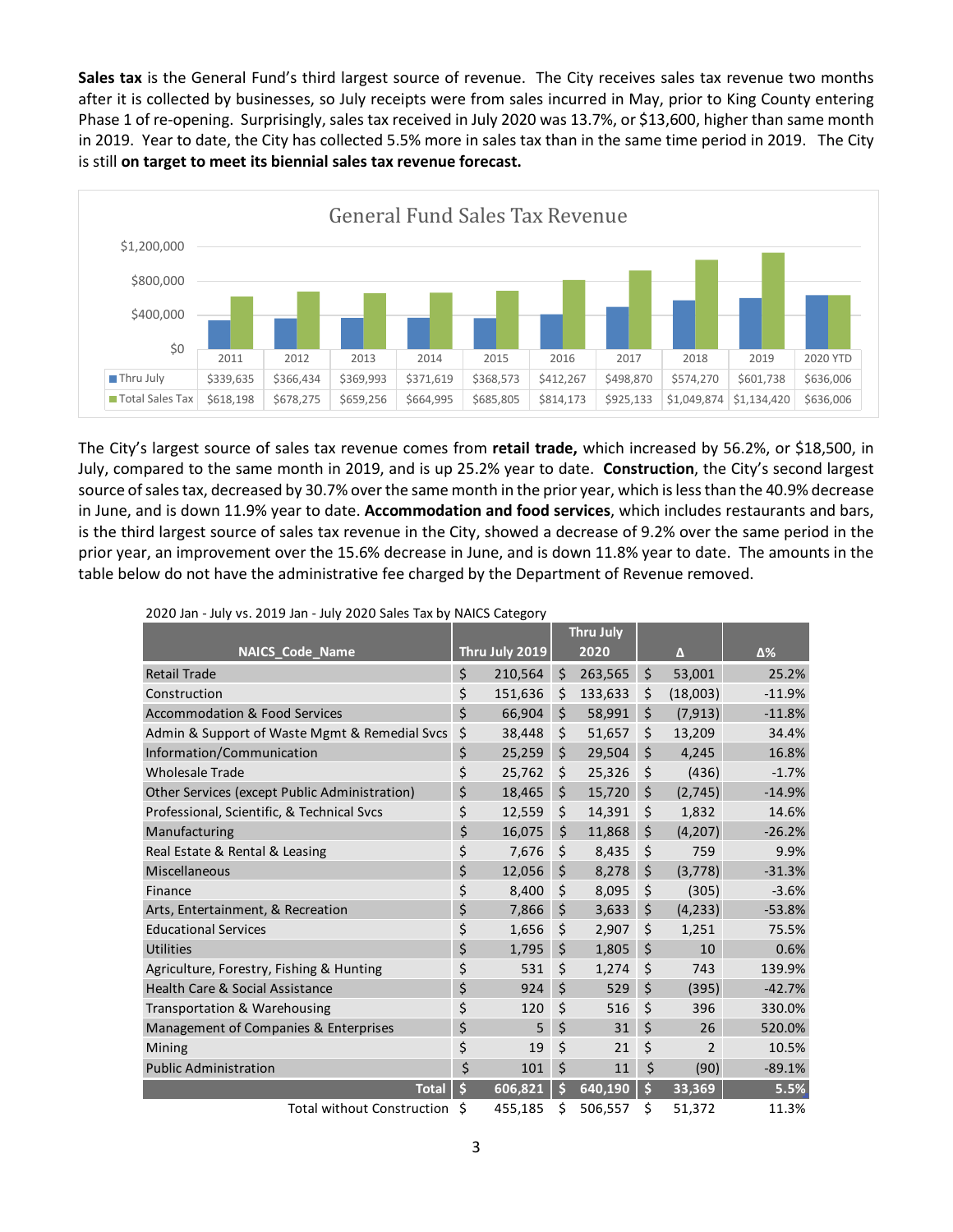8% of budgeted General Fund revenue comes from **licenses and permits**. By the end of July 2020, the City had received 75.7% of budgeted revenue, which was increased during the budget amendment process to reflect **building permits**that have already been received and will be processed through the end of 2020. **Garbage franchise fees** are still lower than prior year to date due to the timing of payments.

|                                        | Amended       |           |                  | %         | Thru July | Thru July |                 |
|----------------------------------------|---------------|-----------|------------------|-----------|-----------|-----------|-----------------|
|                                        | <b>Budget</b> | Actual    | <b>Remaining</b> | Collected | 2019      | 2020      | $%$ $\triangle$ |
| <b>Fireworks Permits</b>               | \$400         | \$300     | \$200            | 75.0%     | \$200     | \$100     |                 |
| Fire Permits-Operational/Other         | \$5,250       | \$0       | \$5,250          | 0.0%      | \$0       | \$0       |                 |
| <b>Special Events Permits</b>          | \$2,000       | \$1,275   | \$675            | 63.8%     | \$625     | \$25      | -96%            |
| Franchise Fees - Cable TV              | \$76,000      | \$70,862  | \$33,108         | 93.2%     | \$23,008  | \$27,445  | 19%             |
| Franchise Fees - Garbage               | \$268,000     | \$214.911 | \$99,510         | 80.2%     | \$84,789  | \$69,577  | $-18%$          |
| <b>Business Licenses &amp; Permits</b> | \$84,000      | \$59,951  | \$38,849         | 71.4%     | \$22,129  | \$22,028  | 0%              |
| <b>Building Permit Fees</b>            | \$649,480     | \$473,977 | \$179,683        | 73.0%     | \$109,347 | \$234,811 | 115%            |
| Permit Fee IT Surcharge                | \$74,000      | \$56,751  | \$38,672         | 76.7%     | \$12,772  | \$28,245  | 121%            |
| <b>Concealed Weapons Permit Fees</b>   | \$3,500       | \$1,989   | \$1,493          | 56.8%     | \$1,252   | \$243     | $-81%$          |
| <b>Total GF Licenses &amp; Permits</b> | \$1,162,630   | \$880,016 | \$397,440        | 75.7%     | \$254,123 | \$382,473 | 51%             |

Revenue from **charges for services** is 6.8% of the General Fund budget. By the end of July, the City had received 95.5% of its budgeted charges for services revenue. The revenue budget for **engineering fees** and **zoning and development fees** was increased during the budget amendment process to reflect revenues already received. In May of 2020, the City changed the way it collected **plan check fees**, requiring partial payment with permit submittal, which is reflected in the increase over prior year. **Planning deposits** were formerly reported in the City's custodial fund. Changes to reporting requirements moved the revenue stream to the General Fund, which will be offset by an expenditure when the deposit is returned.

#### **General Fund Charges for Services Revenue**

|                                      | Amended       |           |              | %         | Thru July | Thru July |                 |
|--------------------------------------|---------------|-----------|--------------|-----------|-----------|-----------|-----------------|
|                                      | <b>Budget</b> | Actual    | Remaining    | Collected | 2019      | 2020      | $%$ $\triangle$ |
| Admin Fee-School/Rd/Park Imp         | \$7,350       | \$5,330   | \$2,020      | 73%       | \$975     | \$2,990   | 207%            |
| Admin Fee - Cell Tower Leases        | \$15,650      | \$8,773   | \$6,877      | 56%       | \$6,545   | \$928     | -86%            |
| Sale of Maps & Publications          | \$200         | \$113     | \$87         | 57%       | \$9       | \$7       | $-14%$          |
| Engineering Fees & Charges           | \$180,000     | \$190,776 | $-$10,776$   | 106%      | \$48,742  | \$62,627  | 28%             |
| Admin Fee - Alcohol Use App          | \$0           | \$100     | $-5100$      |           | \$50      | \$25      | -50%            |
| Law Enforcement Services             | \$340         | \$1,323   | $-5983$      | 389%      | \$0       | \$983     |                 |
| RSD School Officer                   | \$80,000      | \$82,588  | $-52,588$    | 103%      | \$0       | \$40,000  |                 |
| <b>Bldg Inspection Fees</b>          | \$3,000       | \$3,601   | $-5601$      | 120%      | \$750     | \$1,185   | 58%             |
| Animal Control & Shelter Servi       | \$1,683       | \$0       | \$1,683      | 0%        | \$0       | \$0       |                 |
| <b>Planning Deposits</b>             | \$0           | \$35,500  | $-$ \$35,500 |           | \$6,601   | \$30,677  | 365%            |
| Zoning, Subdivision, Dvlp Fees       | \$220,000     | \$226,624 | -\$6,624     | 103%      | \$95,256  | \$59,517  | -38%            |
| Fire Plan Review & Inspections       | \$20,000      | \$6,359   | \$13,641     | 32%       | \$3,017   | \$1,657   | -45%            |
| <b>Plan Check Fees</b>               | \$375,000     | \$295,830 | \$79,170     | 79%       | \$54,953  | \$168,659 | 207%            |
| Plan Check - Consultant Review       | \$0           | \$4,810   | $-54,810$    |           | \$0       | \$4,810   | 0%              |
| Stage Sponsorship Fees               | \$5,000       | \$5,000   | \$0          | 100%      | \$0       | \$0       |                 |
| Summerstage Sponsor Fees             | \$11,500      | \$11,711  | $-5211$      | 102%      | \$6,750   | \$250     | -96%            |
| <b>Total GF Charges for Services</b> | \$919,723     | \$878,438 | \$41,285     | 95.5%     | \$223,648 | \$374,314 | 67.4%           |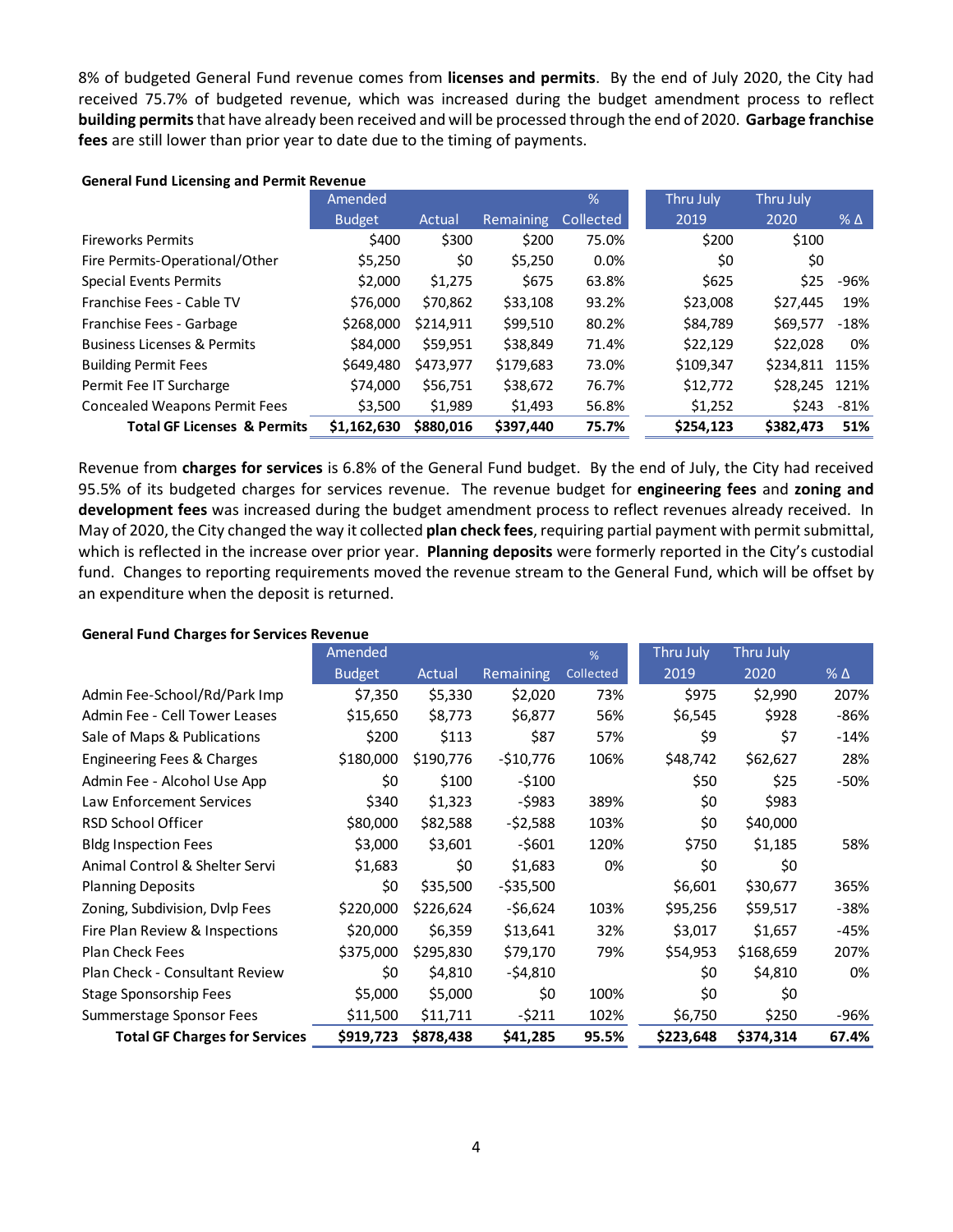#### **General Fund Expenditures**

The City spent approximately 73% of its budgeted biennial General Fund expenditures as of the end of July 2020. Please note that December 2018 benefits were reported in January of 2019, so 2019 benefits are reported as \$33,776 higher that actual in the General Fund, and \$61,148 higher than actual in all funds combined.

See below for breakout by department and category. Supplies, services and small tools and equipment related to the COVID-19 have been broken out in the Expenditures by Department under "Emergency Response." Salary and benefit costs related to the outbreak remain embedded in individual departments for now.

|                                   | 2019-2020 |                       |                          | 07/31/2020<br><b>BTD</b> |            | Thru July    | Thru July     |        |
|-----------------------------------|-----------|-----------------------|--------------------------|--------------------------|------------|--------------|---------------|--------|
| <b>Revenues</b>                   |           | <b>Amended Budget</b> |                          | <b>BTD Actual</b>        | %          | 2019         | 2020          | % Δ    |
| <b>Beginning Fund Balance</b>     | \$        | 2,132,480             | \$                       | 2,132,480                | 100%       |              |               |        |
| Taxes                             |           | 8,030,821             |                          | 6,455,225                | 80%        | 2,225,720    | 2,309,279     | 4%     |
| Licenses & Permits                |           | 1,162,630             |                          | 880,016                  | 76%        | 254,123      | 382,473       | 51%    |
| Intergov. Revenues                |           | 403,669               |                          | 276,222                  | 68%        | 80,814       | 98,431        | 22%    |
| Charges for Goods & Serv.         |           | 919,723               |                          | 878,438                  | 96%        | 223,648      | 374,314       | 67%    |
| Fines & Penalties                 |           | 76,900                |                          | 45,861                   | 60%        | 22,359       | 8,622         | $-61%$ |
| <b>Miscellaneous Revenues</b>     |           | 148,352               |                          | 152,070                  | 103%       | 67,660       | 49,380        | $-27%$ |
| Other                             |           | 363,570               |                          | 270,604                  | 74%        | 90,750       | 94,163        | 4%     |
| <b>Total Revenues</b>             | \$        | 11,105,665            | \$                       | 8,958,437                | 81%        | \$2,965,074  | \$3,316,662   | 11.9%  |
|                                   |           | 2019-2020             |                          | 07/31/2020               | <b>BTD</b> | Thru July    | Thru July     |        |
| <b>Expenditures by Dept.</b>      |           | <b>Amended Budget</b> |                          | <b>BTD Actual</b>        | %          | 2019         | 2020          | % Δ    |
| Legislative                       | \$        | 178,941               | $\overline{\mathcal{L}}$ | 134,759                  | 75%        | \$<br>50,602 | \$<br>51,122  | 1%     |
| Executive                         |           | 188,575               |                          | 147,566                  | 78%        | 72,884       | 35,986        | $-51%$ |
| <b>Community Events</b>           |           | 64,550                |                          | 35,771                   | 55%        | 61           | 26,480        | 42971% |
| Finance Dept.                     |           | 647,720               |                          | 499,743                  | 77%        | 207,387      | 163,041       | $-21%$ |
| Planning Dept.                    |           | 929,848               |                          | 680,810                  | 73%        | 264,814      | 226,966       | $-14%$ |
| <b>Building Dept.</b>             |           | 740,345               |                          | 483,389                  | 65%        | 136,738      | 208,797       | 53%    |
| Police Dept.                      |           | 5,275,903             |                          | 3,937,424                | 75%        | 1,351,011    | 1,421,108     | 5%     |
| Economic Development              |           | 25,000                |                          | 11,483                   | 46%        |              |               |        |
| Recycling Dept.                   |           | 45,202                |                          | 23,067                   | 51%        | 5,344        | 529           | -90%   |
| Civil Service                     |           | 15,600                |                          | 11,169                   | 72%        | 3,536        | 3,608         | 2%     |
| Parks Dept.                       |           | 686,197               |                          | 483,247                  | 70%        | 173,509      | 156,328       | $-10%$ |
| <b>Cultural Commission</b>        |           | 83,900                |                          | 43,288                   | 52%        | 22,296       | 4,957         | $-78%$ |
| <b>City Mitigation Projects</b>   |           | 12,000                |                          | 7,593                    | 63%        | 2,389        | 4,297         | 80%    |
| <b>Engineering Dept.</b>          |           | 445,261               |                          | 327,097                  | 73%        | 104,436      | 120,159       | 15%    |
| Fire                              |           | 45,250                |                          | 12,752                   | 28%        |              |               |        |
| <b>Emergency Response</b>         |           | 40,000                |                          | 62,659                   | 157%       |              | 62,659        |        |
| Non-Departmental                  |           | 2,003,880             |                          | 1,408,100                | 70%        | 508,334      | 478,382       | -6%    |
| <b>Total Expenditures</b>         | \$        | 11,428,172            | \$                       | 8,309,916                | 73%        | \$2,903,339  | \$2,964,417   | 2%     |
|                                   |           | 2019-2020             |                          | 07/31/2020               | <b>BTD</b> | Thru July    | Thru July     |        |
| <b>Expenditures by Category</b>   |           | <b>Budget</b>         |                          | <b>BTD Actual</b>        | %          | 2019         | 2020          | % Δ    |
| Salaries and Wages                | \$        | 4,740,914             | \$                       | 3,660,444                | 77%        | \$1,348,813  | \$1,398,209   | 4%     |
| <b>Personnel Benefits</b>         |           | 1,885,632             |                          | 1,407,011                | 75%        | 540,525      | 523,415       | $-3%$  |
| Supplies                          |           | 279,530               |                          | 184,888                  | 66%        | 30,559       | 102,604       | 236%   |
| <b>Services</b>                   |           | 3,561,213             |                          | 2,329,350                | 65%        | 719,410      | 702,909       | $-2%$  |
| <b>Transfers Out/Deposits</b>     |           | 939,883               |                          | 707,222                  | 75%        | 264,033      | 237,281       | $-10%$ |
| Capital Outlays                   |           | 21,000                |                          | 21,000                   | 100%       | 0            | 0             | 0%     |
| <b>Total Expenditures</b>         | \$        | 11,428,172            | \$                       | 8,309,916                | 73%        | \$2,903,339  | \$2,964,417   | 2%     |
| <b>Revenue minus Expenditures</b> | \$        | (322, 507)            | \$                       | 648,521                  |            | \$<br>61,734 | \$<br>352,244 |        |
| <b>Ending Fund Balance</b>        | \$        | 1,809,973             | \$                       | 2,781,001                | 154%       |              |               |        |

#### **General Fund Budget vs Actual**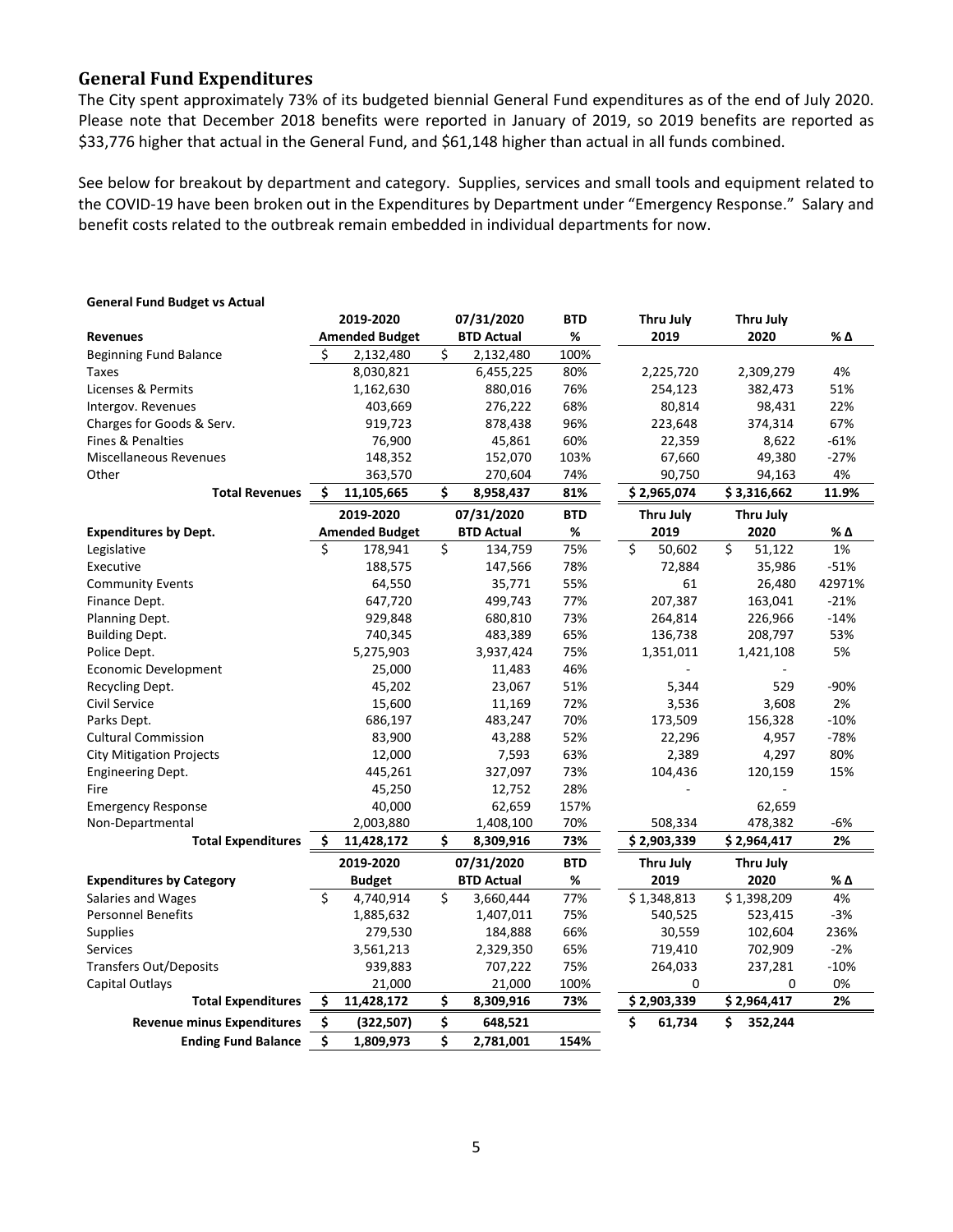## **Capital Funds**

Biennium to date, the City collected \$935,357 in **Real Estate Excise Tax (REET)** revenue by the end of July 2020, which is 84% of the \$1,111,500 budgeted for the biennium. \$108,170 in REET revenue was receipted in July 2020 from the sale of 33 homes in late May and June.



The City has not collected any **Street or Park Impact Fees** in 2020 due to credits given for developer constructed park and street improvements. The Street Impact Fee revenue budget was amended in June to reflect the effect of the credits. Biennium to date, 90% of the \$281,089 of budgeted Park Impact Fees and 50% of the \$585,912 budgeted Street Impact Fees have been collected.



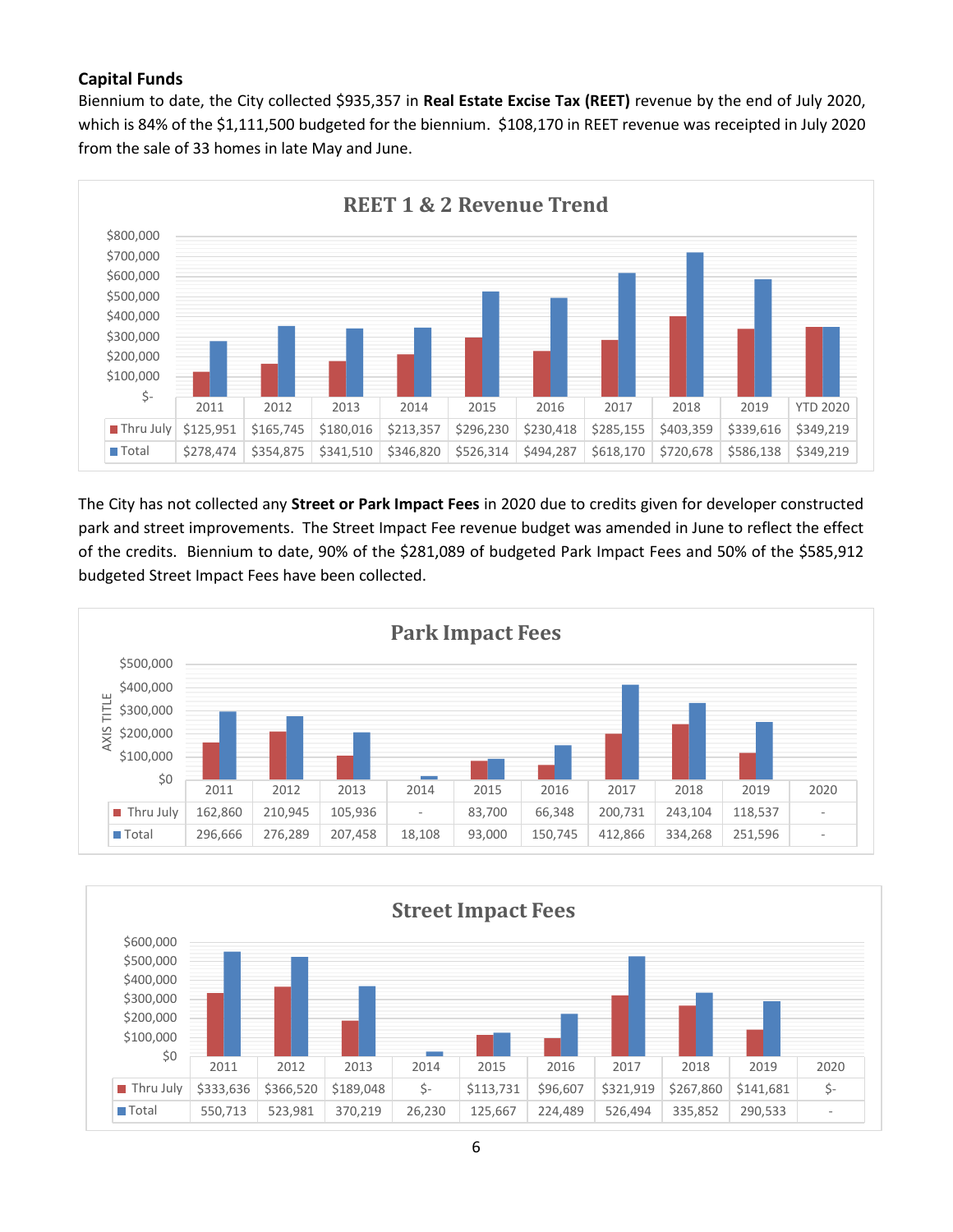### **Utility Funds**

**Revenue** from utility billing is reported on an accrual basis until the year end, when an adjusting entry is made to remove revenue that has been billed in December but will be received in January. In June of 2019, this entry was reversed, which understated 2019 revenues until year end when the error was caught and reconciled. This understates 2019 revenues by the following amounts: **Water Fund** - \$140,959, **Sewer Fund** - \$197,617, **Storm Drainage Fund** - \$61,015. In addition, **Water Fund revenues** thru July 2019, include hookup fees charged by Seattle Public Utilities (SPU). Those revenues are reported in a custodial fund in 2020, since the fees are not imposed by the City and are passed on to SPU.

- **Water Fund expenditures** through July 2019 are higher than expenditures through July of 2020 due to the timing of the water meter replacement project in 2019**.**
- **Sewer Fund expenditures** were higher through July in 2019 due to services performed to evaluate the City's wastewater system.

|                            | Amended       |             |             | %                | Thru July   | Thru July   |            |
|----------------------------|---------------|-------------|-------------|------------------|-------------|-------------|------------|
|                            | <b>Budget</b> | Actual      | Remaining   | <b>Collected</b> | 2019        | 2020        | % $\Delta$ |
| <b>Water Fund</b>          |               |             |             |                  |             |             |            |
| Revenue*                   | \$4,257,804   | \$3,417,344 | \$840,460   | 80.3%            | \$1,217,327 | \$1,309,688 | 8%         |
| Expenditures               | \$4,235,157   | \$3,009,464 | \$1,225,693 | 71.1%            | \$1,275,737 | \$876,362   | $-31%$     |
| <b>Sewer Fund</b>          |               |             |             |                  |             |             |            |
| Revenue*                   | \$5,248,290   | \$4,321,179 | \$927,111   | 82.3%            | \$1,498,186 | \$1,754,874 | 17%        |
| Expenditures               | \$5,084,032   | \$3,543,696 | \$1,540,337 | 69.7%            | \$1,393,741 | \$1,075,197 | $-23%$     |
| <b>Storm Drainage Fund</b> |               |             |             |                  |             |             |            |
| Revenue*                   | \$1,612,298   | \$1,377,743 | \$234,556   | 85.5%            | \$479,489   | \$564,192   | 18%        |
| Expenditures               | \$1,552,879   | \$1,134,220 | \$418,660   | 73.0%            | \$412,734   | \$383,900   | $-7%$      |

#### **Utility Fund Budget to Actual Revenues and Expenditures**

*\*See narrative above*

### **Utility Past Due**

On March 18, 2020, Governor Inslee called on all public utilities to suspend water shut offs and to waive late fees on utilities until the end of COVID-19 State of Emergency or 11:59 PM on July 28, 2020, whichever occurs first. The Governor's Office is working on guidance for utilities to develop COVID-19 customer support programs once the suspension is lifted.

Below is a table that shows effects of the suspension on past due utility accounts as of August 1, 2020 compared to August 1, 2019.

|      | 60 to 90 Days Past Due |               | 90 to 120 Days Past Due |               | Over 120 Days Past Due |               |  |
|------|------------------------|---------------|-------------------------|---------------|------------------------|---------------|--|
|      | Total Amount           | # of Accounts | Total Amount            | # of Accounts | Total Amount           | # of Accounts |  |
| 2019 | \$697                  | 22            | \$221                   |               | \$998                  |               |  |
| 2020 | \$11.925.79            | 101           | \$6.140                 | 54            | \$12,373               | 38            |  |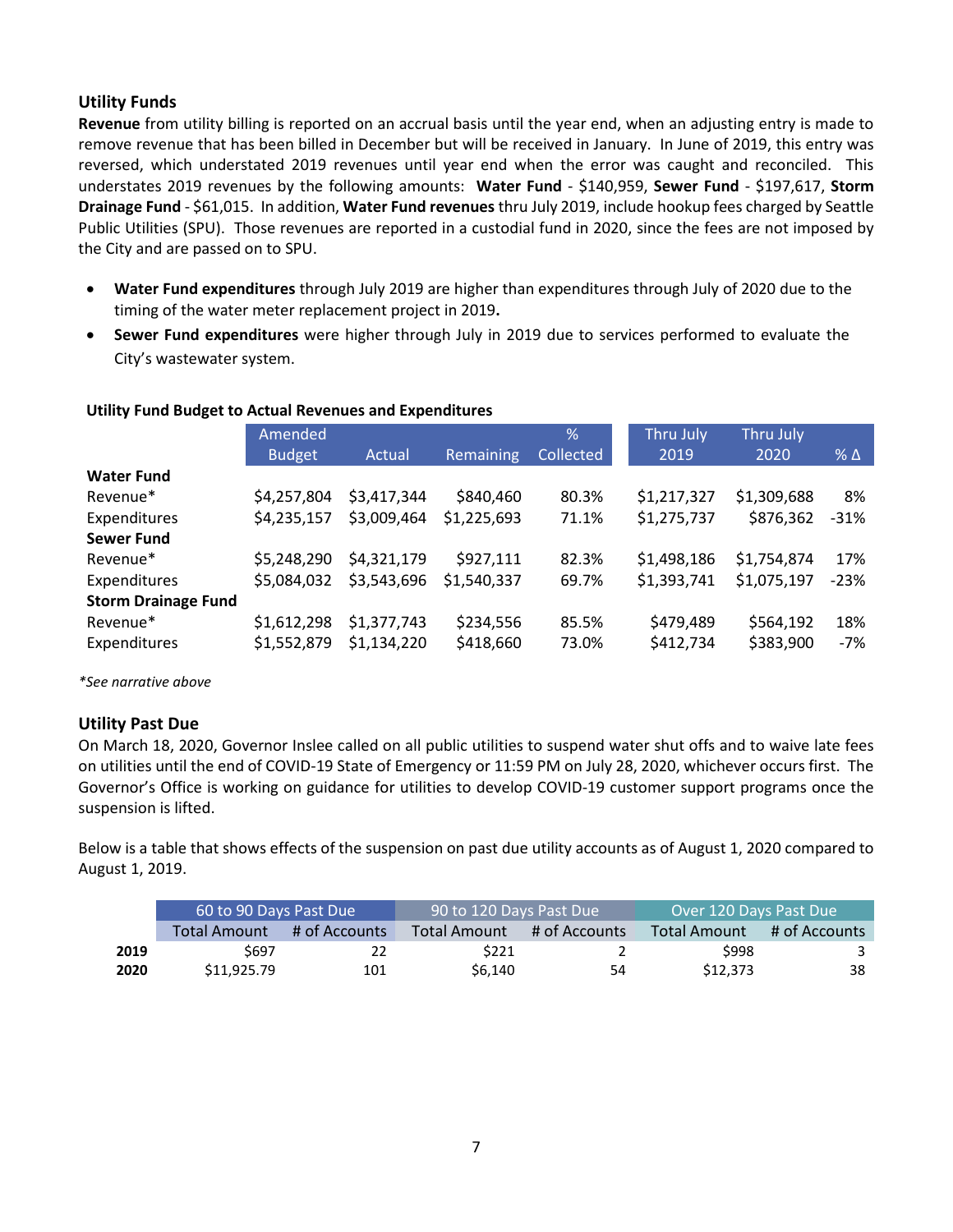#### **Ending Fund Balance**

At the end of July 2020, the City had an ending fund balance of \$21,949,657 for all funds, which is \$5,467,434 more than the beginning biennial fund balance, as shown in the table below, and \$3,909,763 higher than the amended budget ending fund balance. Budget to actual expenditures and revenues for each fund can be found on the following two pages.

# **CITY OF DUVALL**

### **2019-2020 REVENUE AND EXPENDITURE SUMMARY**

|             | Biennium to Date as of July 31, 2020   |                         |                            |                     |                     |                   |                          |  |  |
|-------------|----------------------------------------|-------------------------|----------------------------|---------------------|---------------------|-------------------|--------------------------|--|--|
|             |                                        | <b>Beginning</b>        |                            |                     | <b>Ending</b>       |                   |                          |  |  |
| <b>Fund</b> | <b>Description</b>                     | <b>Fund Balance</b>     | <b>Revenues</b>            | <b>Expenditures</b> | <b>Fund Balance</b> | <b>Net Change</b> |                          |  |  |
| 001         | <b>General Fund</b>                    | \$<br>- \$<br>2,132,480 | 8,958,437                  | Ś.<br>8,309,916 \$  | 2,781,001 \$        | 648,521           | General<br>850,385       |  |  |
| 002         | <b>Contingency Fund</b>                | 231,954                 | 201,864                    |                     | 433,817             | 201,864           | Fund                     |  |  |
| 101         | <b>Street Fund</b>                     | 177,846                 | 1,334,778                  | 1,407,005           | 105,619             | (72, 227)         | Special                  |  |  |
| 102         | <b>Transportation Benefit District</b> |                         | 39,360                     |                     | 39,360              | 39,360            | 6,519<br>Revenue         |  |  |
| 106         | <b>Big Rock Ball Park Maintenance</b>  | 35,150                  | 213,732                    | 175,467             | 73,414              | 38,264            | <b>Funds</b>             |  |  |
| 107         | <b>Sensitive Areas Mitigation Fund</b> | 39,407                  | 1,122                      |                     | 40,530              | 1,122             |                          |  |  |
| 206         | 2016 LTGO - Main St Debt Svc           | 19,866                  | 707,178                    | 533,721             | 193,323             | 173,457           | 173,457 Debt Svc Fd      |  |  |
| 304         | <b>Real Estate Excise Tax Fund 1</b>   | 990,664                 | 500,262                    | 123,951             | 1,366,975           | 376,311           |                          |  |  |
| 305         | <b>Real Estate Excise Tax Fund 2</b>   | 810,389                 | 494,961                    | 131,478             | 1,173,872           | 363,483           | Capital                  |  |  |
| 306         | <b>Main Street Improvement</b>         | 1,188,870               | 33,101                     | 62,185              | 1,159,786           | (29,084)          | 1,683,318<br>Project     |  |  |
| 307         | <b>Street CIP Fund</b>                 | 589,810                 | 711,173                    | 171,539             | 1,129,444           | 539,634           | Funds                    |  |  |
| 308         | <b>Parks CIP Fund</b>                  | 690,840                 | 590,648                    | 157,674             | 1,123,814           | 432,974           |                          |  |  |
| 401         | <b>Water Fund</b>                      | 3,314,348               | 3,417,344                  | 3,009,464           | 3,722,228           | 407,880           |                          |  |  |
| 402         | <b>Sewer Fund</b>                      | 2,462,035               | 4,321,179                  | 3,543,696           | 3,239,519           | 777,483           |                          |  |  |
| 404         | <b>Storm Drainage Fund</b>             | 775,113                 | 1,377,743                  | 1,134,220           | 1,018,636           | 243,523           |                          |  |  |
| 407         | <b>Water CIP Fund</b>                  | 1,315,436               | 906,738                    | 478,803             | 1,743,371           | 427,935           | Proprietary<br>2,759,199 |  |  |
| 408         | <b>Sewer CIP Fund</b>                  | 502,693                 | 1,149,532                  | 518,369             | 1,133,856           | 631,163           | <b>Funds</b>             |  |  |
| 409         | <b>Storm Drainage CIP Fund</b>         | 113,978                 | 267,045                    | 3,041               | 377,982             | 264,004           |                          |  |  |
| 410         | <b>Bond Redemption Fund</b>            | 19,940                  | 905                        |                     | 20,844              | 905               |                          |  |  |
| 411         | <b>Bond Reserve Fund</b>               | 267,873                 | 6,706                      | 400                 | 274,180             | 6,306             |                          |  |  |
| 501         | <b>Equipment Fund</b>                  | 464,099                 | 478,705                    | 557,459             | 385,345             | (78, 754)         | Internal                 |  |  |
| 502         | <b>IT Fund</b>                         | 190,939                 | 429,718                    | 354,026             | 266,630             | 75,691            | (5, 444)<br>Service      |  |  |
| 503         | <b>Building Maintenance Fund</b>       | 148,495                 | 231,508                    | 233,889             | 146,114             | (2, 381)          | <b>Funds</b>             |  |  |
|             | <b>TOTAL</b>                           | Ŝ.<br>16,482,223        | 26,373,736<br>S            | 20,906,302 \$       | 21,949,657          | 5,467,434<br>- Ś  |                          |  |  |
|             |                                        |                         | $\overline{a}$<br>12.05500 | 12.0550             |                     |                   |                          |  |  |

 $$ 42,855,960 = $ 42,855,960$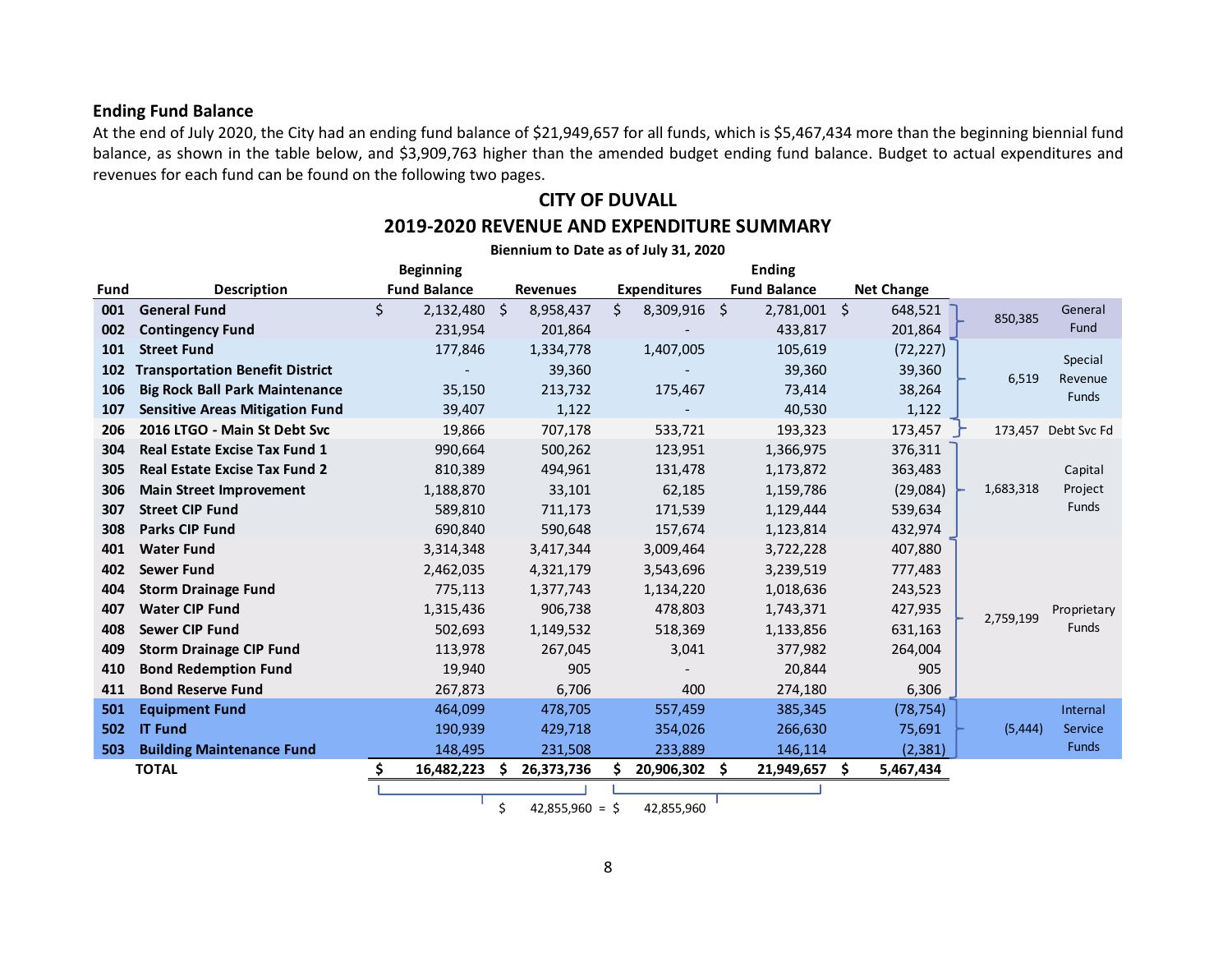#### **Revenues**

Revenues in the **Street Fund** are higher through July 2020, compared to through July 2019, from a Transportation Improvement Board grant reimbursement for the City's LED Streetlight Conversion Project. The **Big Rock Ball Park Maintenance Fund** has received less revenue in 2020 compared to 2019 due to COVID related field closures. July 2020 to date revenue in the **Street and Park CIP** funds is less than the same period in the prior year due to impact fees and grant revenue received in 2019 for capital projects. The **Water, Sewer and Storm Drainage CIP** funds received more General Facilities Charge revenue year to date July 2020, compared to year to date July 2019, as the City processes the permits it has on hand.

| Biennium to date as of 07/31/2020 |                                        |                        |    |                   |     |                   |                  |             |             |        |  |  |
|-----------------------------------|----------------------------------------|------------------------|----|-------------------|-----|-------------------|------------------|-------------|-------------|--------|--|--|
|                                   |                                        | Amended                |    |                   |     | <b>BTD</b>        | BTD <sub>%</sub> | Thru July   | Thru July   |        |  |  |
| Fund                              | <b>Description</b>                     | <b>Budget</b>          |    | <b>BTD Actual</b> |     | <b>Difference</b> | <b>Collected</b> | 2019        | 2020        | % Δ    |  |  |
| 001                               | <b>General Fund</b>                    | \$11,105,665           | \$ | 8,958,437         | \$. | 2,147,228         | 81%              | \$2,965,074 | \$3,316,662 | 12%    |  |  |
| 002                               | <b>Contingency Fund</b>                | 265,360                |    | 201,864           |     | 63,496            | 76%              | 67,647      | 67,465      | 0%     |  |  |
| 101                               | <b>Street Fund</b>                     | 1,699,210              |    | 1,334,778         |     | 364,432           | 79%              | 325,756     | 476,012     | 46%    |  |  |
| 102                               | <b>Transportation Benefit District</b> |                        |    | 39,360            |     |                   |                  |             | 39,360      |        |  |  |
| 106                               | <b>Big Rock Ball Park Maintenance</b>  | 337,974                |    | 213,732           |     | 124,242           | 63%              | 74,093      | 43,234      | -42%   |  |  |
| 107                               | <b>Sensitive Areas Mitigation Fund</b> | 1,171                  |    | 1,122             |     | 49                | 96%              | 490         | 339         | $-31%$ |  |  |
| 206                               | 2016 LTGO - Main St Debt Svc           | 960,334                |    | 707,178           |     | 253,156           | 74%              | 235,241     | 235,241     | 0%     |  |  |
| 304                               | <b>Real Estate Excise Tax Fund 1</b>   | 588,910                |    | 500,262           |     | 88,648            | 85%              | 182,960     | 185,293     | 1%     |  |  |
| 305                               | <b>Real Estate Excise Tax Fund 2</b>   | 583,370                |    | 494,961           |     | 88,409            | 85%              | 180,672     | 183,676     | 2%     |  |  |
| 306                               | <b>Main Street Improvement</b>         | 35,227                 |    | 33,101            |     | 2,126             | 94%              | 14,689      | 9,759       | -34%   |  |  |
| 307                               | <b>Street CIP Fund</b>                 | 1,006,242              |    | 711,173           |     | 295,070           | 71%              | 523,413     | 21,009      | -96%   |  |  |
| 308                               | <b>Parks CIP Fund</b>                  | 633,995                |    | 590,648           |     | 43,347            | 93%              | 295,665     | 110,357     | -63%   |  |  |
| 401                               | <b>Water Fund</b>                      | 4,257,804              |    | 3,417,344         |     | 840,460           | 80%              | 1,217,327   | 1,309,688   | 8%     |  |  |
| 402                               | <b>Sewer Fund</b>                      | 5,248,290              |    | 4,321,179         |     | 927,111           | 82%              | 1,498,186   | 1,754,874   | 17%    |  |  |
| 404                               | <b>Storm Drainage Fund</b>             | 1,612,298              |    | 1,377,743         |     | 234,556           | 85%              | 479,489     | 564,192     | 18%    |  |  |
| 407                               | <b>Water CIP Fund</b>                  | 1,313,612              |    | 906,738           |     | 406,875           | 69%              | 252,545     | 430,101     | 70%    |  |  |
| 408                               | <b>Sewer CIP Fund</b>                  | 1,547,129              |    | 1,149,532         |     | 397,597           | 74%              | 204,981     | 561,280     | 174%   |  |  |
| 409                               | <b>Storm Drainage CIP Fund</b>         | 349,838                |    | 267,045           |     | 82,793            | 76%              | 22,194      | 66,629      | 200%   |  |  |
| 410                               | <b>Bond Redemption Fund</b>            | 907                    |    | 905               |     | 2                 | 100%             | 451         | 106         | $-77%$ |  |  |
| 411                               | <b>Bond Reserve Fund</b>               | 6,706                  |    | 6,706             |     |                   | 100%             | 3,327       | 1,388       | -58%   |  |  |
| 501                               | <b>Equipment Fund</b>                  | 571,111                |    | 478,705           |     | 92,406            | 84%              | 112,932     | 95,908      | $-15%$ |  |  |
| 502                               | <b>IT Fund</b>                         | 571,285                |    | 429,718           |     | 141,567           | 75%              | 143,863     | 143,039     | $-1%$  |  |  |
| 503                               | <b>Building Maintenance Fund</b>       | 298,246                |    | 231,508           |     | 66,738            | 78%              | 68,429      | 95,383      | 39%    |  |  |
|                                   |                                        | TOTAL \$<br>32,994,685 | S  | 26,373,736        | S   | 6,660,308         | 80%              | \$8,869,425 | \$9,710,996 | 9%     |  |  |

### **CITY OF DUVALL 2019-2020 BUDGET vs ACTUAL - REVENUES**